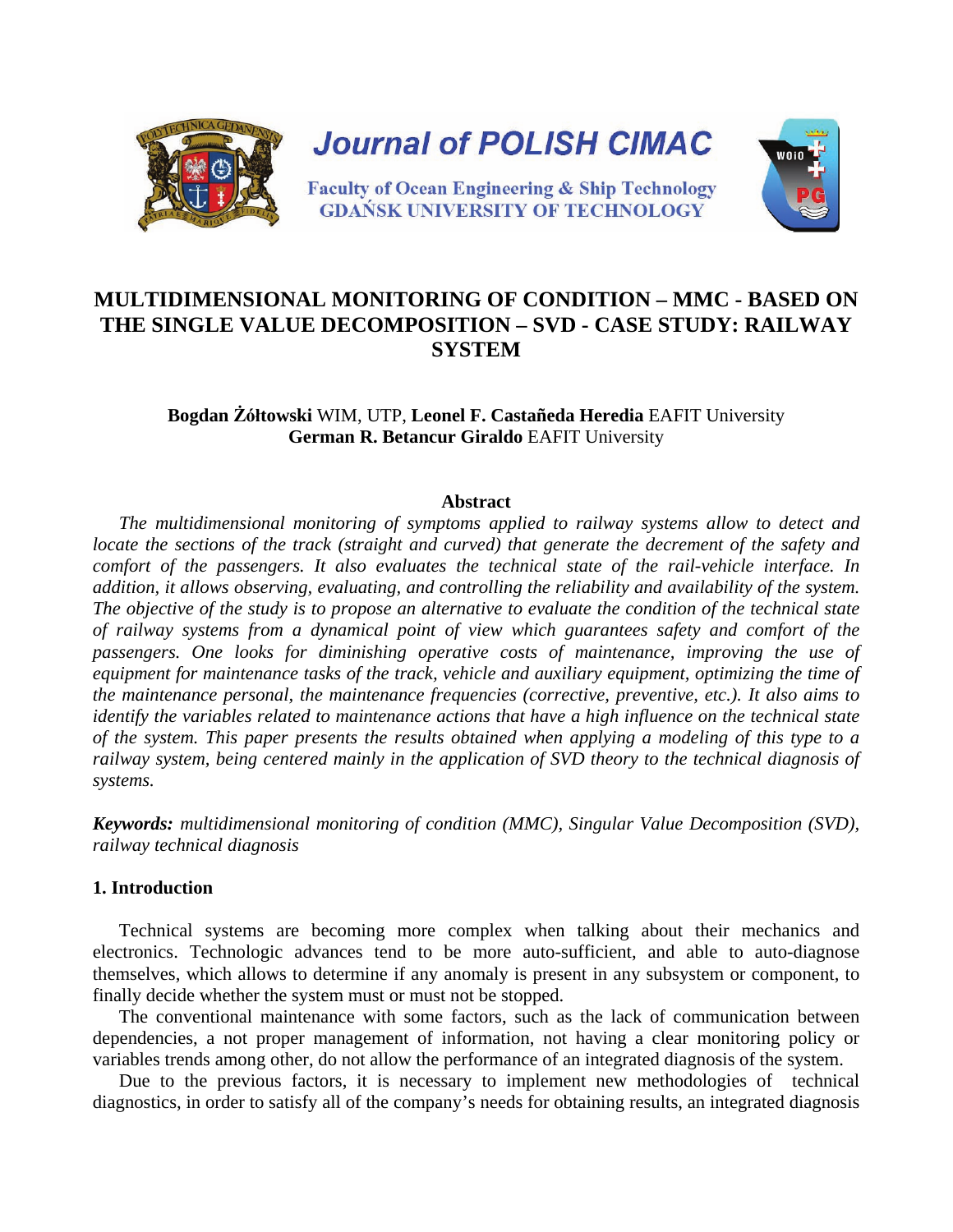through computing simulation, tools, analysis methods, and information evaluation from the machine's technical state.

The multidimensional monitoring of symptoms – MMC – has been developed as an alternative that fits the new technology demands; it assures obtaining performance indicators such as the reliability before any damage within the system, giving as a result less critical failures, unexpected pauses of production, dead times, maintenance costs, and the mistreatment of human resources, among others.

| METODOLOGÍA MMC |  |
|-----------------|--|
|                 |  |

*Fig. 1. Diagnosis Model with a holistic approximation for the railways systems*

The holistic approximation presented in the previous figure, obtains information about the dynamic system operation, and the maintaining activity history through:

- The portable diagnose system (PDS) which registers acceleration and force signals in order to evaluate the security, comfort, and railways fatigue according to the International Law  $UIC518<sup>1</sup>$  $UIC518<sup>1</sup>$  $UIC518<sup>1</sup>$ .
- The managing strategies of the company, taking into account the permanent way and vehicle variables.
- A geometric modeling of the wheel-rail interface, through which it is possible to obtain the equivalent iconicity and the contact efforts, which are the factors describing the relation mentioned above.

<span id="page-1-0"></span> $\overline{a}$  $1$  UIC518, Tests and approval of rail vehicles from the point of view of their dynamic behavior, safety, railway wear and quality of the travel (comfort)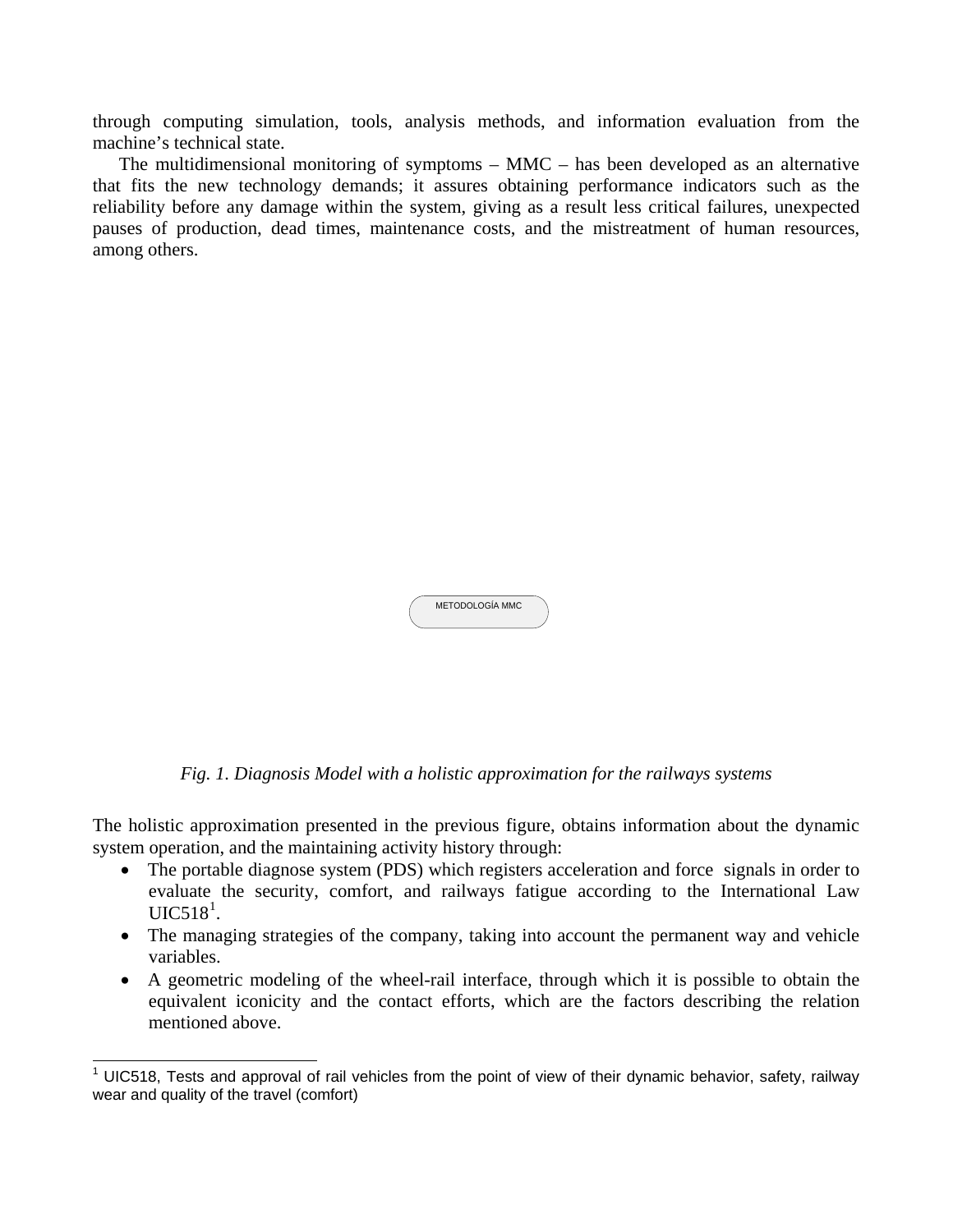• The holistic approximation, based on the application of MMC methodology which is based on the singular values decomposition method (SVD) as well. SVD determines the general failure of the system, which is the indicator of the integral technical state of the system. Its evaluation allows the improvement of the actual management actions and the rise in the availability, reliability, and maintainability indicators of the technical system.

## **2. Multidimensional monitoring of condition**

Figure 2 shows the implemented methodology for this study case, 4 main groups are warned; in the first one, the energy processors theory is reflected, where through the exit energy study, the technical state of the system and its deterioration can be inferred. First, signal processing (second group) must be done due to the fact that phenomena like vibration, noise and heat can be measured by data acquisition equipment, and instrumentation (symptom monitoring).



*Fig. 2. Methodology for holistic approximation* 

At this point, it is important to establish what kind of measuring points of the physical variables are appropriate in order to obtain relevant information, that is why a selection of measuring points will be performed to establish the point generating a larger amount of information, and a smaller amount of useless information about the technical state of the system.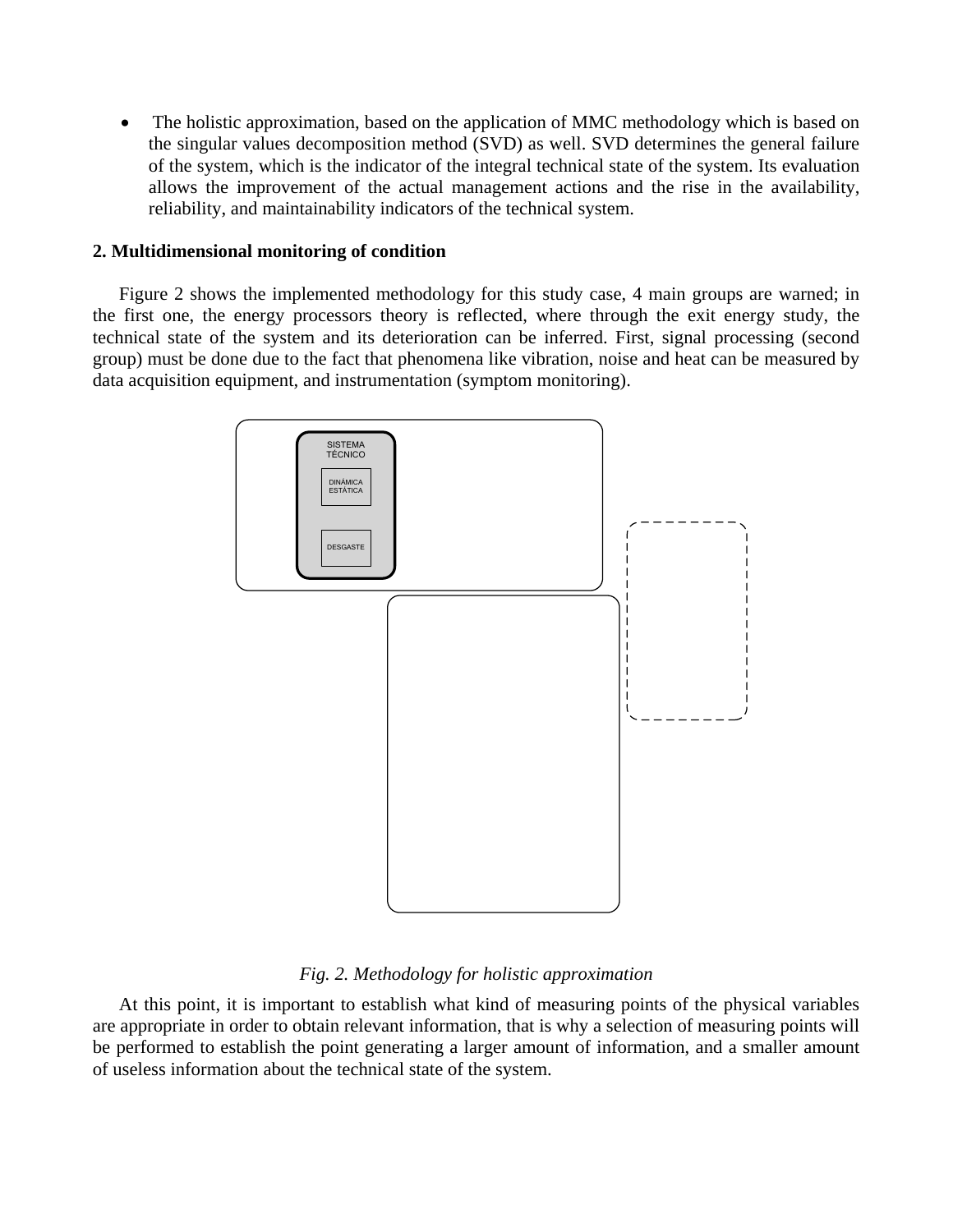Once the measuring points are established, the monitoring of the physical variables can be made, assuring relevant information about the system.

Acquired signals are then transformed into a symptom series. The calculation parameters of these symptoms might be obtained by any norm alignment, or by a temporal series statistic analysis, in which basic statistic scalars can be calculated, among many others, as the half, standard deviation, bias, form factor, clearance factor. Way more complex analysis like the spectral, the envolvent, the cepstral, frequence time, ciclostationarie and superior order statistic analysis might also be developed in order to obtain symptoms which reflect the measuring signal. For the present study, the signal processing is being done through SPD.

A third group within the methodology is composed of the technical system's proper information, like system operation variables, system parameters, and a technical system geometric modelation. Among those sources of information, a series of periodically measured variables can be found

To perform a multidimensional monitoring is necessary as the first step to determine the symptom observation matrix which is composed of the symptoms in its columns and the measures of those symptoms in its rows. This matrix contains information about the system's technical state and the proposed methodology seeks to extract the relevant information.

The observation matrix is reduced through a Principal Component Analysis PCA which, along with a series of reduction criteria, allows identifying the symptoms containing relevant information about the system's technical state.

Based on the reduced matrix (space of reduced symptoms), and by using the Singular Value Decompositions SVD, the general failure that presents the evolution of the system's technical state is determined. It is a variable which consolidates the information about the system's technical state, contained in principle in the symptom observation matrix.

Once the general failure and its limit value have been determined (through statistical methods), it is possible to perform an integral diagnosis of the system by estimating the conditions under which the general failure exceeds its limit value. Forecasting tasks can be made, beginning with the general failure, in order to predict the future technical state of the system. It is also possible to create indicators of the system's technical state from the general failure, such as the functions of risk and reliability which support the system diagnosis. And finally, it is possible to establish general models (through multiple linear regression) which describe the behavior of the general failure in order to enter current, future, real or assumed values to the model and so determine their influence over the general failure.

#### **3. SVD General Theory**

The symptoms observation matrix defined by  $O_{pr} \in \mathbb{R}^{r \times p}$  is an array of symptoms at certain moments of the life of the technical device  $\theta$ . It can be said that the symptoms observation matrix is a discrete way of observing symptoms (Cempel, 2000, p.2).

The aim of obtaining a symptoms observation matrix  $O_{pr}$  is to obtain all the information related to the condition of state of the technical system and to distinguish different forms of failure that evolve during its operation (Cempel, 2000, p.2). The symptoms observation matrix of a system is represented as follows (Natke-Cempel, 2001, p.599):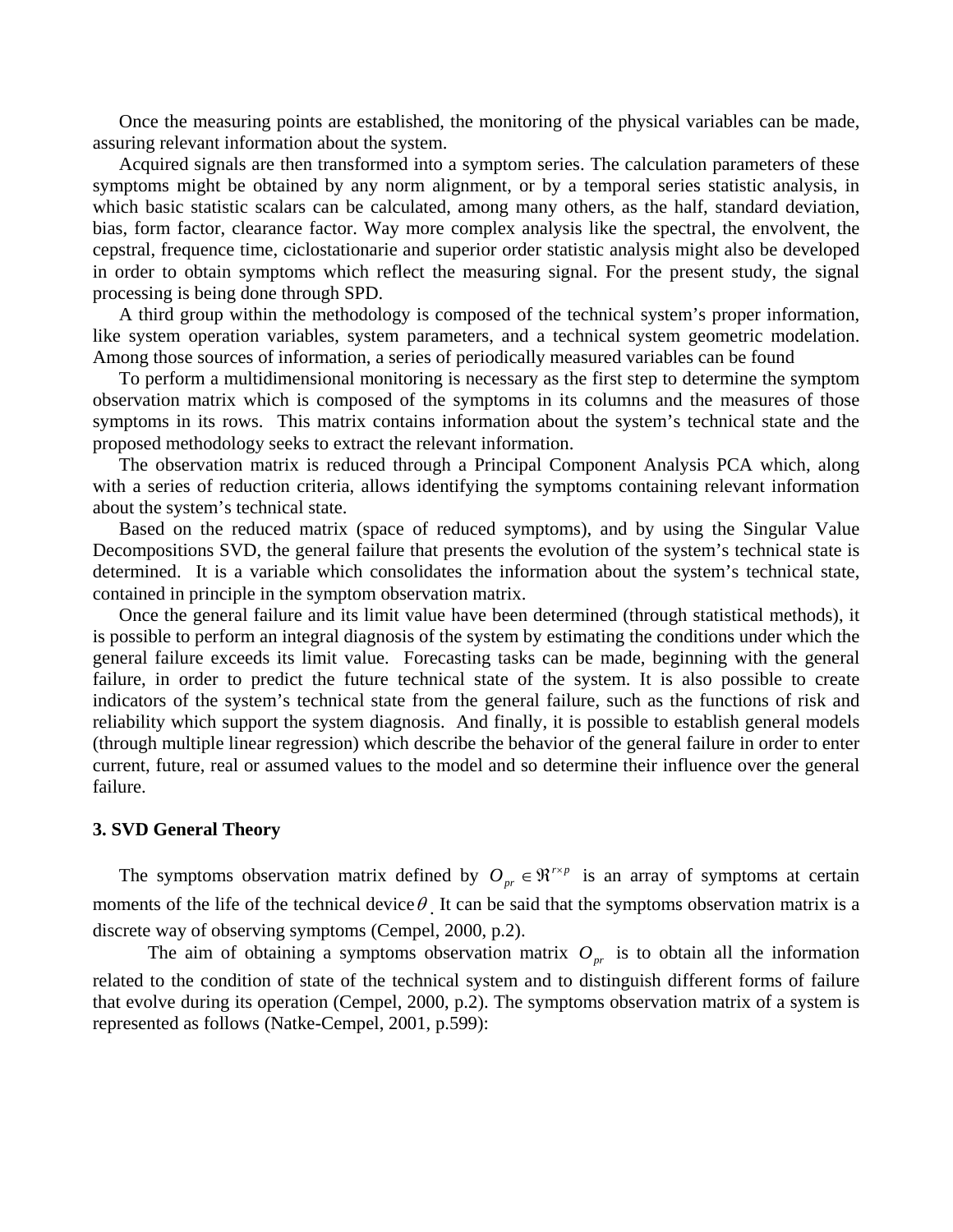*Variable*

$$
O_{pr} = \left\{ S_{ij} \right\} = \begin{bmatrix} S_{1,1} & S_{1,2} & \cdots & S_{1,j} & \cdots & S_{1,r} \\ S_{2,1} & S_{2,2} & \cdots & S_{2,j} & \cdots & S_{2,r} \\ \vdots & \vdots & \ddots & \vdots & \vdots & \vdots \\ S_{i,1} & S_{i,2} & \cdots & S_{i,j} & \cdots & S_{i,r} \\ \vdots & \vdots & \vdots & \ddots & \vdots & \vdots \\ S_{p,1} & S_{p,2} & \cdots & S_{p,j} & \cdots & S_{p,r} \end{bmatrix} \rightarrow \theta_i \begin{bmatrix} \text{Observations} & i=1,2,\cdots,p \\ \text{Observations} & i=1,2,\cdots,p \\ \text{Measurements} & j=1,2,\cdots,p \\ \vdots & \vdots & \ddots & \vdots \\ S_{p,1} & S_{p,2} & \cdots & S_{p,j} & \cdots & S_{p,r} \end{bmatrix} \rightarrow \theta_p \end{bmatrix}
$$

Where columns  $j = 1,2,\dots,r$  are the measured symptoms and rows  $i = 1,2,\dots,p$  are the measurements made to each symptom at certain moments of the technical system's life.

In some cases the information of several columns can be redundant and varies among symptoms contained in the matrix  $O_{pr}$  . This can be avoided by removing the correspondent (redundant) columns using tools such as the PCA.

The Singular Value Decomposition SVD is used in order to obtain different modes of failure which evolve in a system, evaluating the wear progress through indexes and indicators.

The application of the SVD to dimension the symptoms observation matrix is expressed as follows (Bongers, 2004, p.42), (Cempel, 2000, p.4), (Cempel, 2004, p.2), (Cempel, 1999, p.179), (Cempel, 2003, p.1293), (Cempel, 2003, p.2), (Cempel, 2000, p.5), (Cempel-Tabaszewski, 2006. p.3), (Cempel-Tabaszewski, 2003. p.216), (Cempel-Tabaszewski, 2005. p.3), (Wall-Rechtsteiner-Rocha, 2003, p.2):

$$
O_{pr} = U_{pp} * \sum_{pr} * V_{rr}^T \tag{1}
$$

 $U_{pp}$ : is an orthogonal matrix of dimension *p* of the left singular vectors

 $V_r$ : is an orthogonal matrix of dimension *r* of the right singular vectors

 $\sum_{pr}$ : is a diagonal matrix of the singular values:

$$
\sum_{pr} = diag(\sigma_1, \sigma_2, \cdots, \sigma_i)
$$
 (2)

The singular values  $\sigma_t$  are expressed by numbers and  $u_t$ ,  $v_t$  are the singular (orthogonal) vectors representing the columns of their corresponding matrices  $\sum_{pr} U_{pr} V_{rr}$ . At the same time, these vectors are creating independent sub-matrices $(O_{pr})$ , which totally describe the modifications of the operational system, that is its evolution, wear or its failure modes at time  $t = 1,2,\dots,z$  (Cempel, 2003, p.1293).

The singular values different from zero  $\sigma_t > 0$  indicate failure or damage. These values are used to detect changes in the system and to evaluate their intensities. Failure intensities are organized by their magnitudes, as shown in the main diagonal of the singular values of  $O_{pr}$  (Natke-Cempel, 2001, p.610).

General failures are determined by using the singular values and vectors  $\sigma_t, u_t, v_t$  found through the SVD, obtaining an interpretation of the evolution of the state condition of the technical system. These technical failures are given by (Cempel, 2000, p.4), (Cempel, 2004, p.2), (Cempel, 1999, p.179), (Cempel, 2003, p.1293), (Cempel, 2003, p.2), (Cempel, 2000, p.5), (Cempel-Tabaszewski, 2006. p.3), (Cempel-Tabaszewski, 2003. p.216), (Cempel-Tabaszewski, 2005. p.3), (Wall-rechtsteiner-Rocha, 2003, p.2):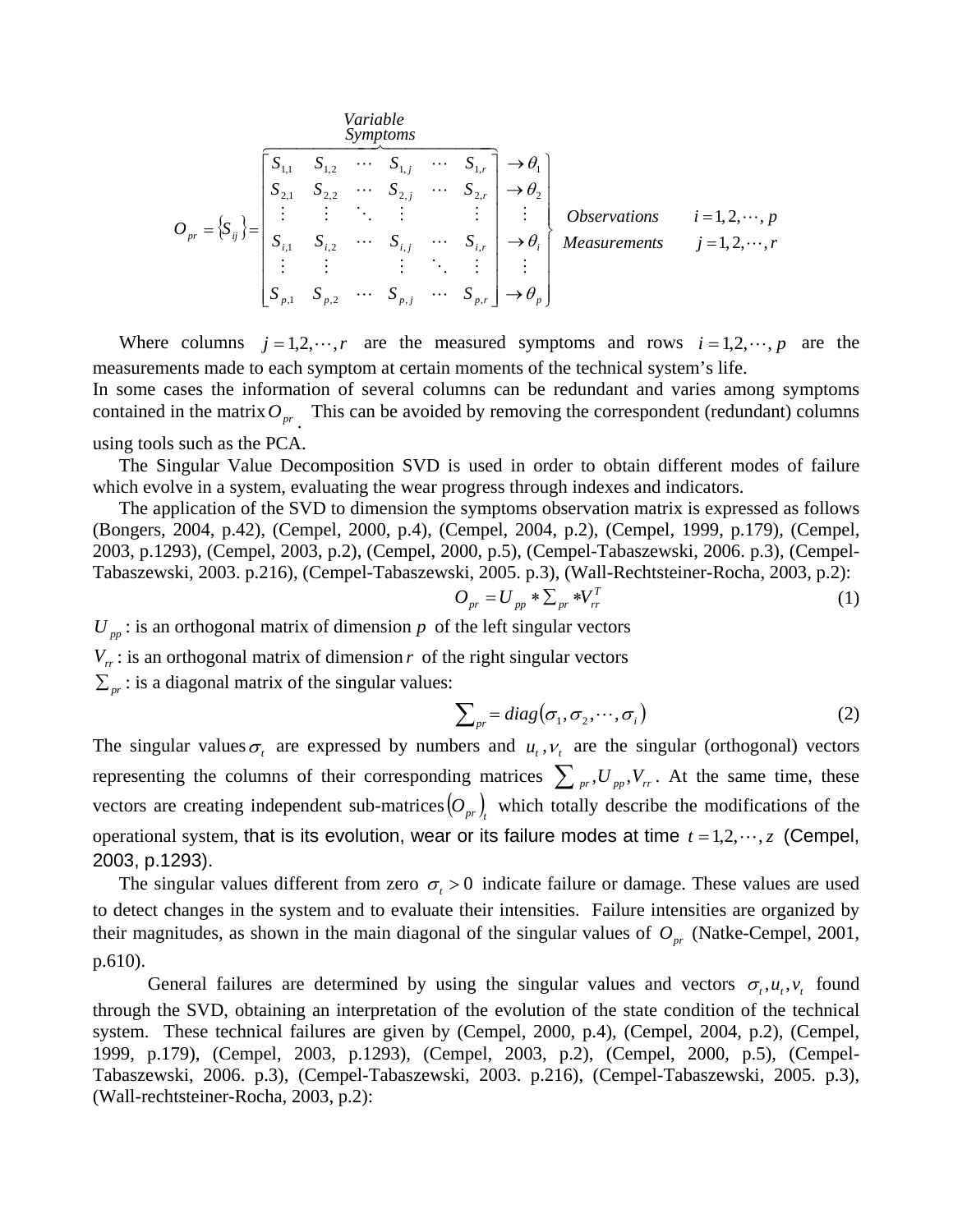$$
SDt = Opr \times vt = \sigmat \cdot ut
$$
 (3)

where *SD<sub>t</sub>* is the left singular value amplified by the corresponding singular value  $\sigma_t$ . Hence, this value has independent information in the form of failure as well as information in the intensity of these failures because of the inclusion of  $\sigma_t$ .

Therefore, for a lifetime  $\theta$  of the system, quantities  $SD(\theta)$  and  $\sigma(\theta)$  are independent from one another and act as indexes of the system changes during the operation.

From the viewpoint of energy equivalence of a norm, the following can be said:  $\sigma_i(\theta)$  can be treated as an index of the wear progress (intensity), while the  $SD<sub>i</sub>(\theta)$  is the momentary form during the evolution of the condition of state of the system (Cempel, 2003, p.1294).

One of the indexes which can be obtained through the SVD is the profile of total general failure  $P(\theta)$  or *SumSD* which represents the evolution of the general state of the technical system and is estimated as (Cempel, 2003, p.1296), (Cempel-Tabaszewski, 2005. p.4):

$$
P(\theta) = SumSD = \sum_{i=1}^{z} |SD_i(\theta)|
$$
\n(4)

The profile of total general failure *SumSD* , will be used to describe the technical state of the system under research and from now on will be called general failure.

Through the general failure, it is possible to perform diagnostic and forecast tasks, as well as determine some additional indicators of the condition of the technical system, and define state models.

#### **4. Implementation of the multidimensional condition monitoring**

We implement multidimensional monitoring of symptoms in a railway system type metro and present the information sources of the system's technical state as well as the conditions considered for the implementation and the results obtained through a computational tool based on the proposed methodology.

#### *4.1 Description of the experiment*

The analysis focuses on a commercial railway and it is developed for a sample of approximately 16 straight sections and 37 curved sections, as well as a representative sample of passenger vehicles (17 out of a 42 cars fleet).

The related symptoms are the estimators considered by the UIC518 standard for the evaluation of security, comfort and wear of the railroad; the geometric properties of rail and vehicles as well as estimators related to the wheel-rail interface. Two groups of matrices are formed:

$$
O_{pr} = O_{16x32} = \begin{bmatrix} Estimadores & Estimadores & Estimadores \\ rueda - riel & UIC & vía \\ \{Z_{i,j}\} & \{W_{i,k}\} & \{Y_{i,l}\} \end{bmatrix} \begin{matrix} i \approx 1,2,\cdots,16 \\ j = 1,2,\cdots,5 \\ k = 2,3,4,8,9,10,13,\cdots,18 \\ l = 1,3,4,\cdots,15 \end{matrix}
$$

The first group is made of the estimators calculated from the UIC518 standard  $W_{i,k}$ , the properties of the railroad  $Y_{i,l}$ , and the estimators related to the wheel-rail interface  $Z_{i,j}$  (for the lot of 31 estimators). There is a sample of straight sections *i* as observations of these symptoms. So we have 17 matrices of this type, one for each passenger vehicle analyzed.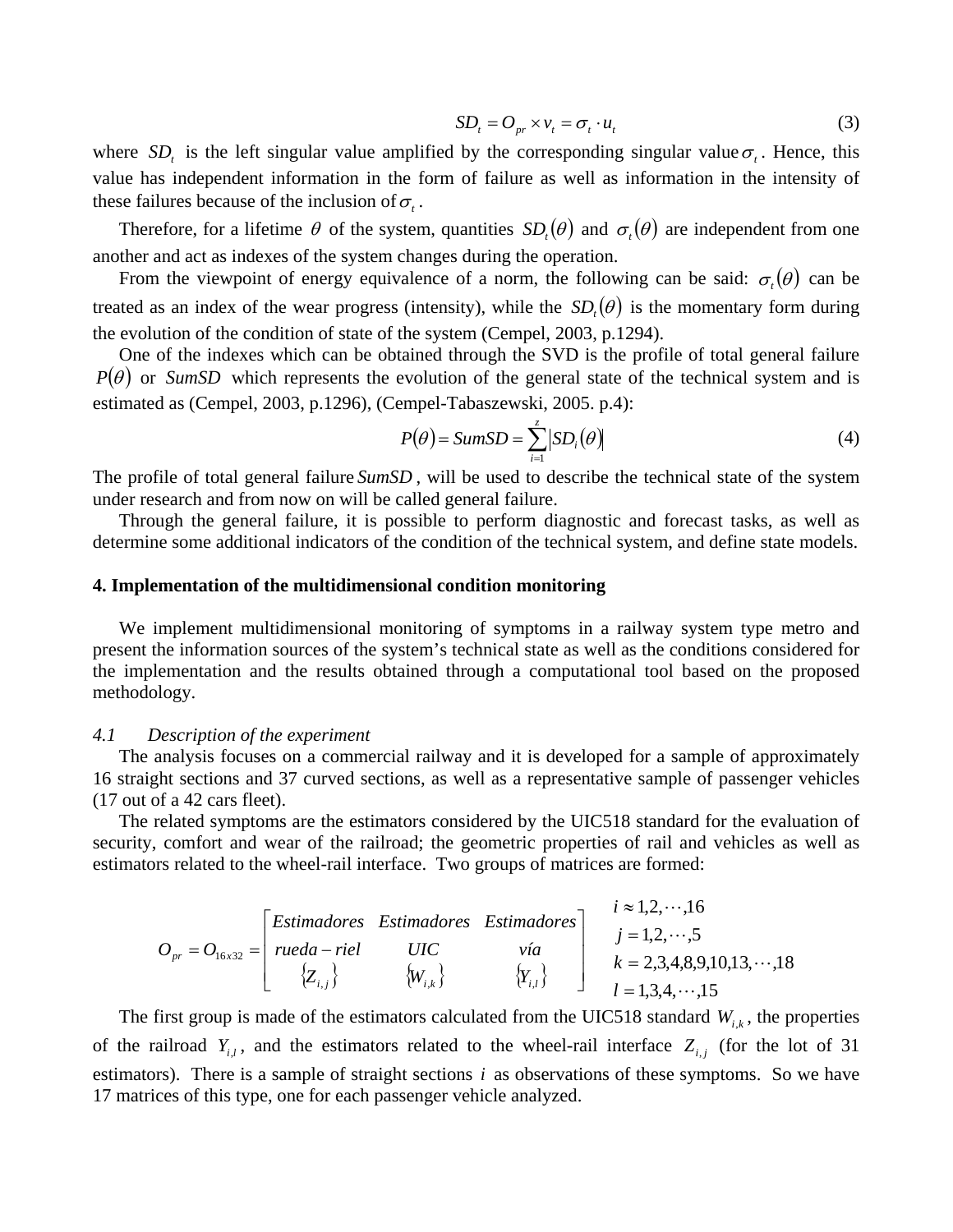The second group is similar to the first one, but here a sample of curved sections *i* is considered for a total of 35 estimators. 17 matrices of this type are obtained as well.

|                                                      |  |                | $\lceil$ Estimadores Estimadores Estimadores $\rceil$ | $i \approx 1, 2, \cdots, 37$                               |
|------------------------------------------------------|--|----------------|-------------------------------------------------------|------------------------------------------------------------|
| $O_{pr} = O_{37x35} =   \text{ rued}a - \text{riel}$ |  | UIC            | vía                                                   | $i = 1, 2, \dots, 5$<br>$k = 1,4,6,8,9,10,11,13,\cdots,20$ |
|                                                      |  | $\{W_{i,k}\}\$ | $\{Y_{i,l}\}$                                         | $l = 1, 2, \cdots, 15$                                     |

To contract the matrices mentioned before, we used information obtained from maintenance employees of the company, as well as from experimental measurements performed in normal operation conditions of the system.

### *4.2 Experiment Results*

Each of the formed matrices is implemented into the multidimensional monitoring of condition MMC. As the first step, they are transformed considering the mean value and the standard deviation of each of the estimators; then, they are implemented into the dimensionality reduction module through the analysis in main components. Once the estimators providing little information about the technical state have been established, they are removed from the original matrix (with no transformations).

The reduced matrix is again transformed, but this time with respect to the initial value of each estimator. It is included in the singular value decomposition module SVD through which the general failure is determined. This is an indicator of the general state of the technical system whose limit value is calculated by the Neyman-Pearson method, considering the availability of  $G = 0.9$  and the level of unnecessary repairs of  $A = 0.1$ 

Once the general failure and its correspondent limit value have been calculated for each group of matrices, diagnosis is performed, the indicators of state are generated and its general models are proposed. We now present the obtained results for each group of matrices formed.

Figure 3 shows the general failure obtained from an observation matrix where symptoms are the variables measured on the railroad, the estimators obtained after applying the SPD and the ones calculated for the wheel-rail interface. The observation of these symptoms was made in vehicle 05 running through different curved sections of the railroad.

Axis *x* represents the observations obtained from the general failure (curved sections) while axis *y* represents the amplitude of the failure. The diagnosis is, hence, developed when determining the railroad section in which the general failure exceeds its limit value; section where the company should consider performing maintenance.

Figure 4 shows the co-variances (axis *y* ) between the general failure and the symptoms considered at the analysis (axis *x* ). Symptoms having a high relative covariance when compared to other symptoms are assumed to be responsible for the exceeded value of the general failure (with respect to its limit value). Therefore, once we identify the road section in which the general failure exceeds its limit value, we find through covariances the symptom generating this condition and, in this way, maintenance actions can be focused on particular road sections and on possible phenomena happening in these sections.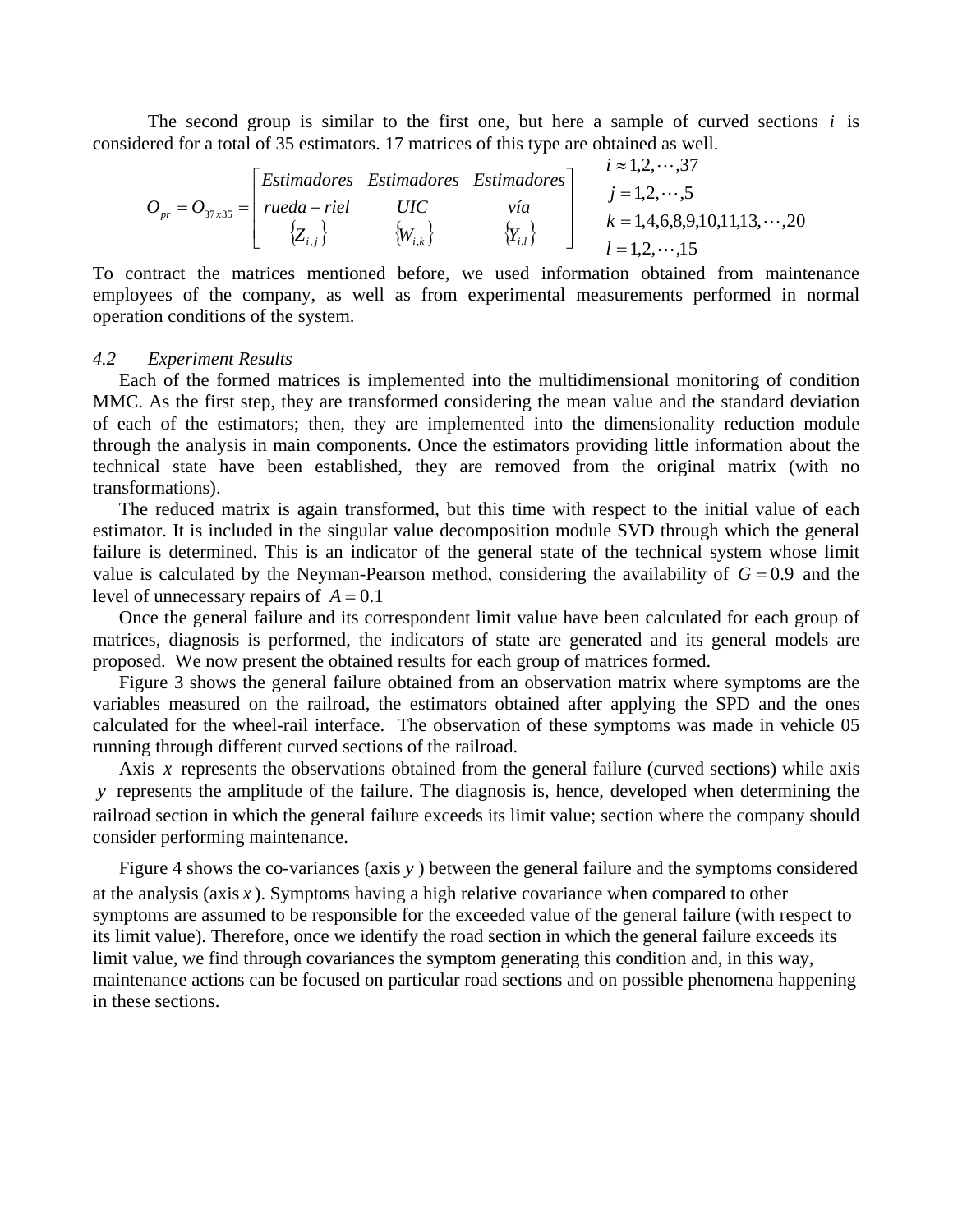

*Fig. 3. Profile of the general failure*



*Fig. 4. Covariance of symptoms with the general failure* 

*4.3 Results for UIC estimators, railroad properties and estimators of the wheel-rail interface for straight sections.* 

The procedure described before is applied to the 17 matrices in which the evolution of symptoms is given by the straight sections of the railroad. In 64.7% of the cases (analyzed units), the variable representing a greater importance is the railroad corrugation, 11.8% is due to the rail corrugation and its alignment, 11.8% is due to the alignments only, a 5.9% is due to the equivalent conicity and 5.9%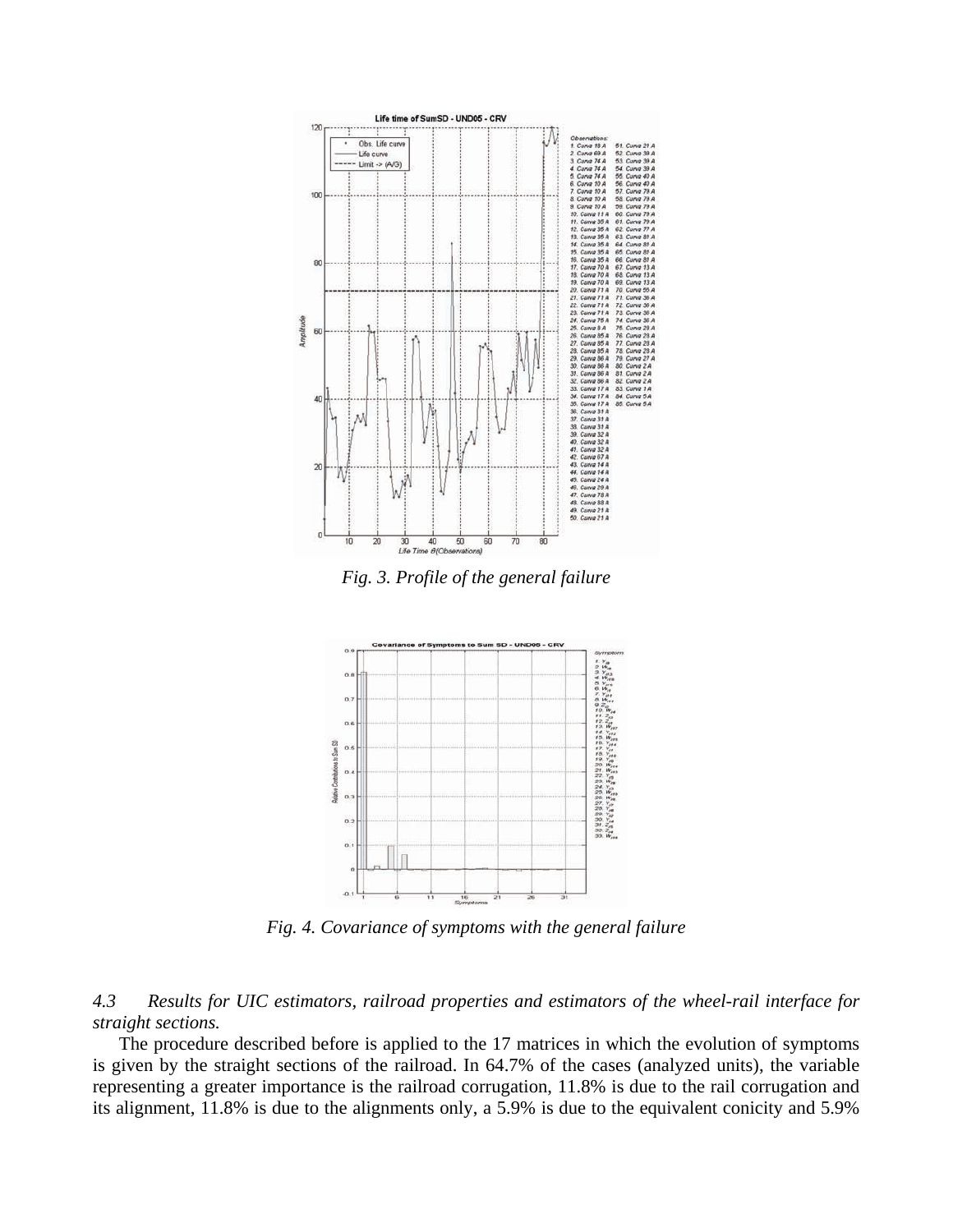to the lateral forces.

In 76.5% of the cases, the system's reliability is reduced in the straight section ENV-86. In 70.6% of the cases, reliability is reduced in the straight section 77-81. This happens because the general failure exceeds its limit value.

*4.4 Results for UIC estimators, railroad properties and estimators of the wheel-rail interface for curved sections.* 

In 41.2% of the cases (analyzed vehicles) the most relevant variable was the railroad corrugation, 17.6% is due to the railroad corrugation and the horizontal alignment, 23.5% due to the lateral forces and 17.6% due to the quasi-static lateral accelerations. In 76.5% of the cases, the system's reliability decreases in curve 2 and in 70.6% of the cases, reliability decreases in curve 5.

## *4.5 Models of state for the general failure*

Once the general failure and its relationship with the measured symptoms has been determined, an analysis of multiple regression is developed considering the matrix formed by the estimators of the UIC518 standard, the geometric properties of the railroad and the estimators related to the wheel-road interface, for straight and curved sections.

The general failure found after the application of the SVD is considered as a dependent variable. The most representative symptoms in each case (symptoms having a great participation on the general failure) are considered as independent variables.

Particular models for each of the 17 analyzed vehicles are determined, and then each of these models is applied to real data from the other 16 vehicles in order to obtain a general model adaptable to most of the cases.

We now present the general model obtained for the general failure *SumSD* from the straight sections of the railroad:

SumSD = 
$$
18.74 + 24.80Y_{i,9} + 14.28Y_{i,15} - 11.36Y_{i,14} - 7.91Y_{i,10} - 5.02W_{i,18}
$$
  
- $4.62Y_{i,8} + 3.09W_{i,2} + 3.00Y_{i,13} + 2.49Y_{i,12} - 1.26W_{17} - 0.97Y_{i,3} - 0.44Z_{i,1} - 0.20Y_{i,11}$  (5)

This model adapts with an acceptable global significance to 7 of the 17 vehicles under research (the level of significance is assumed  $\alpha = 0.05$ ). Figure 5 shows the three best adaptations of the general model.



*Fig. 5. Representation of the three best adaptations of the general model obtained for straight sections of the railroad*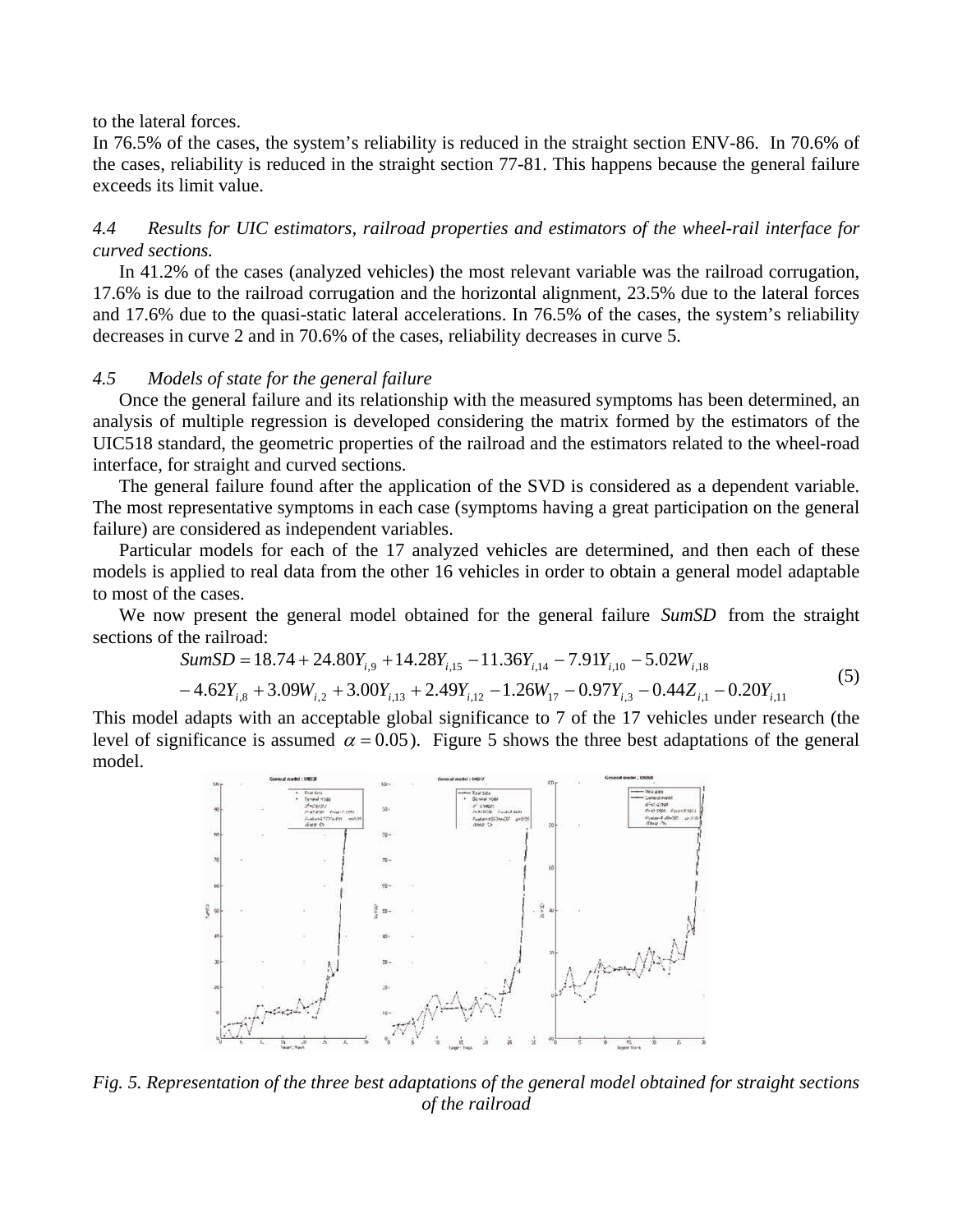The following is the general model obtained for the general failure *SumSD* from the curved sections of the railroad:

$$
SumSD = 44.13 + 27.07Y_{i,9} + 8.00Y_{i,15} + 7.78Y_{i,11} + 4.30Z_{i,2} + 1.80W_{i,11} + 1.38Z_{i,1} + 0.32W_{i,4} - 0.31W_{i,1} - 0.13W_{i,6} + 0.06W_{i,18}
$$
\n(6)

This model adapts with an acceptable global significance to 8 of the 17 vehicles under research (the level of significance is assumed  $\alpha = 0.05$ ). Figure 6 shows the three best adaptations of the general model.

By determining these models we tend to establish the condition of the general failure of the system for current conditions of the geometric parameters of the rail-vehicle interface. This allows to make a rapid diagnosis of the system in order to identify the necessary actions of maintenance.



*Fig. 6. A representation of the three best adaptations of the general model obtained for curved sections of the railroad*

#### **5. Conclusions**

The multidimensional monitoring of symptoms helps us identify the railroad sections and vehicles needing a detailed revision by the personnel of railroad maintenance and movilization. It also gives us clues about what happens in the road sections under research. Hence, this type of monitoring in this specific case becomes a tool that supports maintenance decisions which translate into a reduction in maintenance-related costs, an optimal use of the maintenance personnel, and it additionally increases the availability and reliability of the system.

The research was performed under normal conditions of operation considering dynamic variables of the vehicles, estimators related with the wheel-rail interface, and with parameters commonly used by the personnel of maintenance and movilization in order to obtain information about the general technical state of the system.

Rails corrugation is the main factor affecting the reliability of the system in straight and curved sections since it influences the general failure, which lets us infer about the general technical state of the system. It is also known that the railroad corrugation produces vibrations on the suspended masses of the vehicle and such vibrations are transmitted to the passengers, causing discomfort.